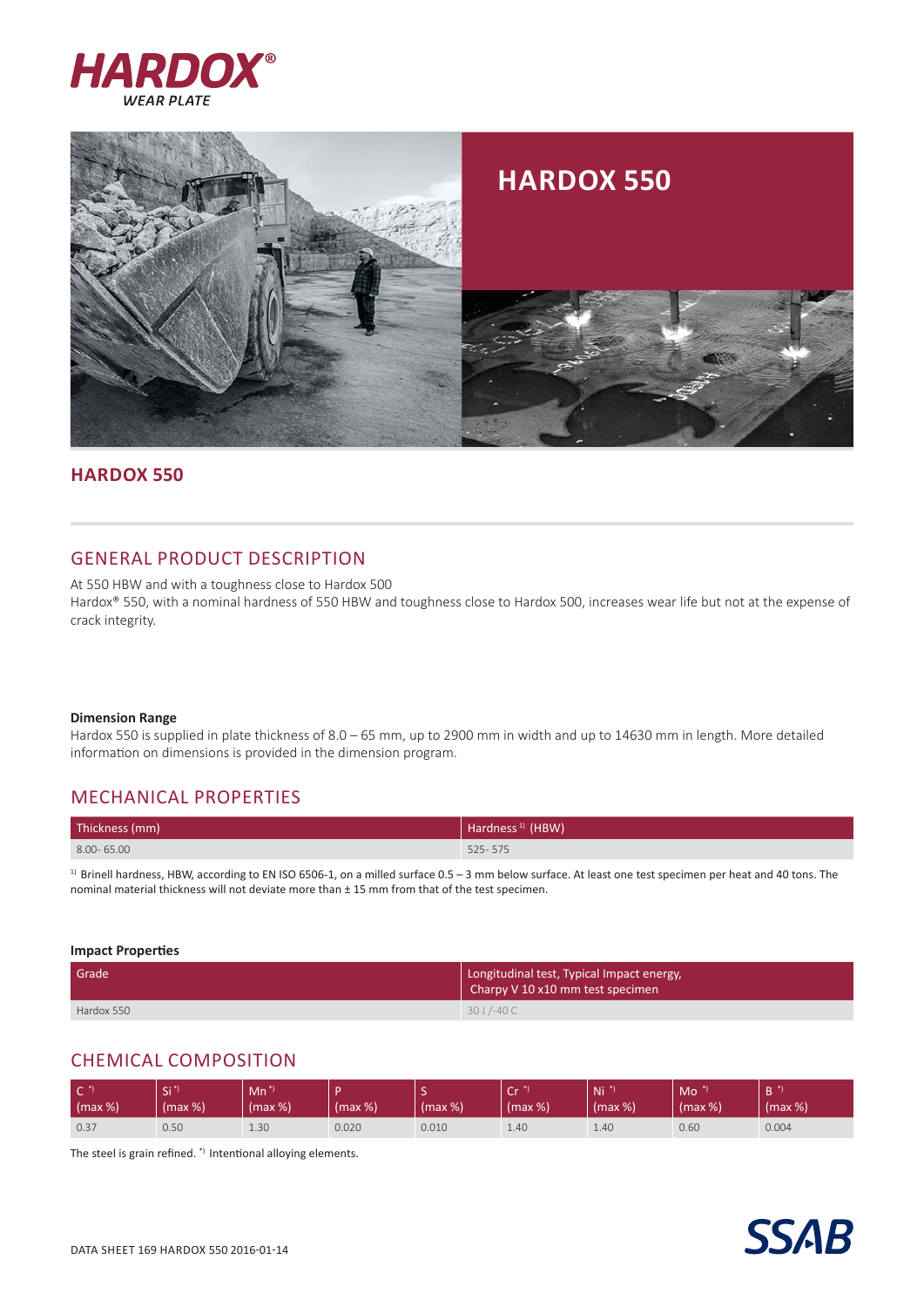# Hardox 550

#### **Carbon Equivalent CET(CEV)**

| Thickness (mm) | $8.00 - 65.00$ |
|----------------|----------------|
| Max CET(CEV)   | 0.51(0.76)     |
| Typ CET(CEV)   | 0.48(0.72)     |
|                |                |

| CET = C + $\frac{Mn + Mo}{10}$ + $\frac{Cr + Cu}{20}$ + $\frac{Ni}{40}$ |  | CEV = C + $\frac{Mn}{6}$ + $\frac{Cr + Mo + V}{5}$ + $\frac{Cu + Ni}{15}$ |  |
|-------------------------------------------------------------------------|--|---------------------------------------------------------------------------|--|
|                                                                         |  |                                                                           |  |

# TOLERANCES

More details are given in SSAB's brochure 41-General product information Strenx, Hardox, Armox and Toolox-UK and Hardox® Guarantees or on www.ssab.com.

#### **Thickness**

Tolerances according to Hardox Thickness Guarantees. Hardox® Guarantees meets the requirements of EN 10 029 Class A but offers more narrow tolerances.

#### **Length and Width**

According to SSAB´s dimensions program. Tolerances according to SSAB´s mill edge standards or tolerances that conform to EN 10 029.

#### **Shape**

Tolerance according to EN 10 029.

#### **Flatness**

Tolerances according to Hardox Flatness Guarantee class E, which are more restrictive than EN 10 029 Class N.

**Surface Properties** 

EN 10163-2 Class A Subclass 1.

# DELIVERY CONDITIONS

The delivery condition is Q or QT (Quenched or Quenched and Tempered). The plates are delivered with sheared or thermally cut edges. Untrimmed mill edges available by agreement.

Delivery requirements can be found in SSAB´s brochure 41-General product information Strenx, Hardox, Armox and Toolox-UK or at www.ssab.com.

### FABRICATION AND OTHER RECOMMENDATIONS

#### **Welding, bending and machining**

Recommendations can be found in SSAB's brochures at www.hardox.com or consult Tech Support, help@ssab.com.

Hardox 550 is not intended for further heat treatment. It has obtained its mechanical properties by quenching and when necessary by means of subsequent tempering. The properties of the delivery condition cannot be retained after exposure to temperatures in excess of 250ºC .

Appropriate health and safety precautions must be taken when welding, cutting, grinding or otherwise working on this product. Grinding, especially of primer coated plates, may produce dust with a high particle concentration.